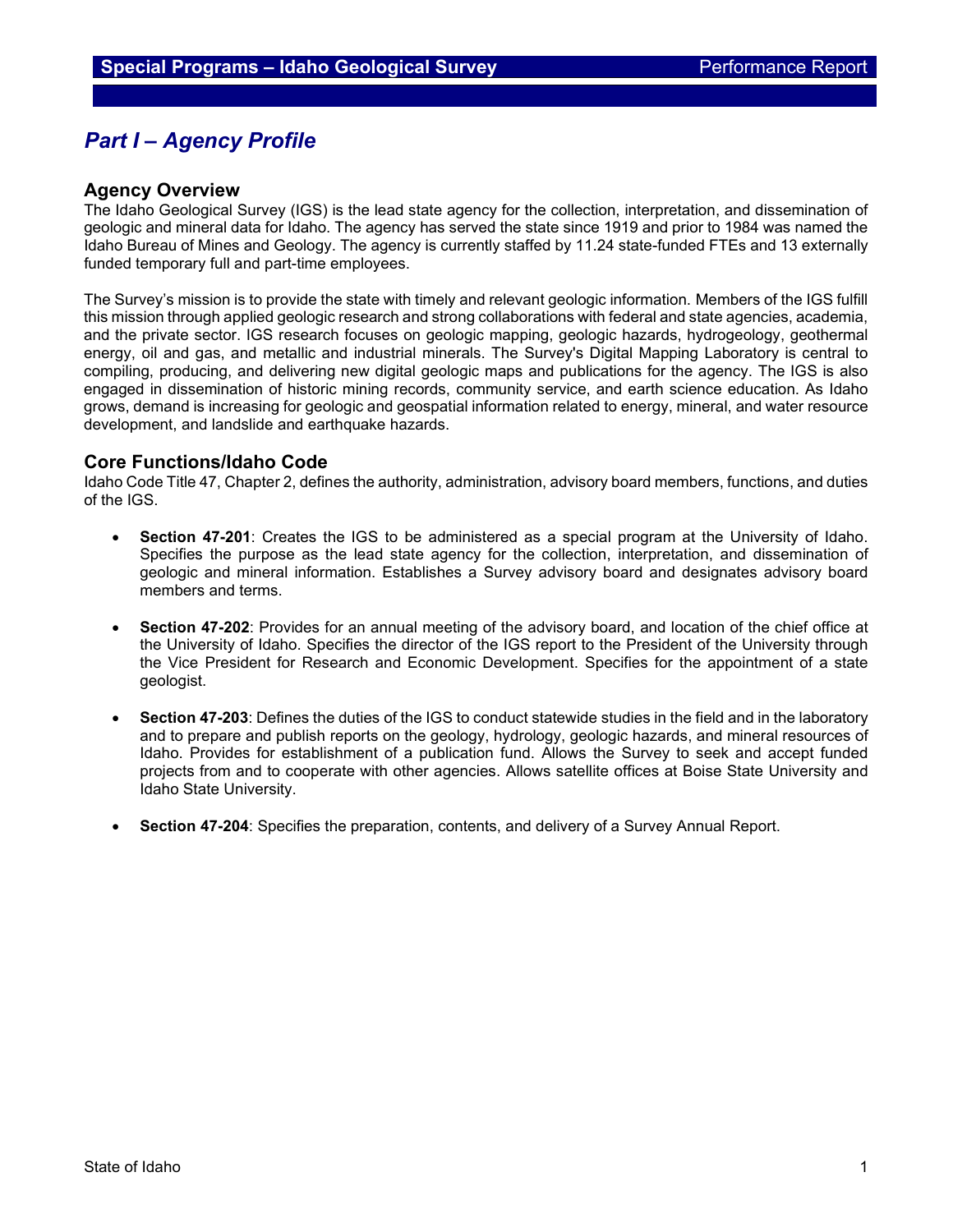# **Revenue and Expenditures**

| <b>Revenue</b>                             | <b>FY 2018</b> | <b>FY 2019</b> | <b>FY 2020</b> | <b>FY 2021</b> |
|--------------------------------------------|----------------|----------------|----------------|----------------|
| General Fund                               | \$1,076,540    | \$1,085,100    | \$1,123,500    | \$1,105,200    |
| <b>Total</b>                               | \$1,076,540    | \$1,085,100    | \$1,123,500    | \$1,105,200    |
| <b>Expenditures</b>                        | <b>FY 2018</b> | <b>FY 2019</b> | <b>FY 2020</b> | FY 2021        |
| <b>Personnel Costs</b>                     | \$880,196      | \$974.400      | \$896,832      | \$516,492      |
| <b>Operating Expenditures</b>              | \$165,241      | \$105,336      | \$140,456      | \$368,667      |
| Capital Outlay                             | \$31,103       | \$5,364        | \$8.590        | \$164,741      |
| <b>Trustee/Benefit Payments</b>            | 0              |                |                | $\Omega$       |
| <b>Furlough Deduction</b>                  | N/A            | N/A            | N/A            | \$55,300       |
| State Cut (1%)                             | N/A            | N/A            | \$11,200       | N/A            |
| COVID-19 State Cut (1%)                    | N/A            | N/A            | \$11.200       | N/A            |
| <b>State Benefits Reduction</b>            | N/A            | N/A            | \$2,200        | N/A            |
| <b>Return to State</b>                     | N/A            | N/A            | \$53,022       | N/A            |
| Operations/Equipment Funding from Reserves | N/A            | N/A            | \$58,447       | N/A            |
| Total                                      | \$1,076,540    | \$1,085,100    | \$1,181,947    | \$1,105,200    |
| <b>BALANCE</b>                             |                |                | $-$58,447$     |                |

## **Profile of Cases Managed and/or Key Services Provided**

| <b>Cases Managed and/or Key Services Provided</b> | <b>FY 2018</b> | <b>FY 2019</b> | <b>FY 2020</b> | <b>FY 2021</b> |
|---------------------------------------------------|----------------|----------------|----------------|----------------|
| Square Miles of Geological Mapping                | 271            | 269            | 269            | 428            |
| Number of Educational Programs for Public         | 19             | 18             | 48             | 30             |
| Audiences                                         |                |                |                |                |
| Number of Geologic Reports                        |                | 14             | 13             | 15             |
| <b>Number of Geologic Presentations</b>           | 22             | 26             | 25             | 28             |
| Number of Grants and Contracts                    | 10             | 10             | 15             | 16             |

# **FY 2021 Performance Highlights**

#### **1. Number of Publications on Geology/Hydrology/Hazards/Mineral Resources**

IGS publications increased from 11 in FY 20 to 18 in FY 21. Publications were focused on a wide array of geoscience issues and resources including mining and exploration, geologic hazards, and regional bedrock and surficial geologic maps. In addition to the 18 published products, IGS staff has produced a large number of informal deliverables, abstracts, and reports on a wide range of statewide relevant topics, including metallic and industrial minerals, natural resources, hydrogeology, oil and gas resources, regional stratigraphy, bedrock and surficial deposits, and geologic databases. The IGS publishes most of its products in-house through the Digital Mapping Laboratory, and nearly all products are made available for free download on the agency website.

#### **2. Externally Funded Grant and Contract Dollars**

IGS was funded and supported through 16 grants in FY 21 which consisted of a mix from federal, state, and private industry. Grant and contract dollars increased from \$639,902 in FY 20 to \$662,366 in FY 21. The USGS funding represent the principal source of external support for IGS, with seven concurrent awards in FY 21. In addition, funding from state agency partners (Idaho Department of Water Resources, Idaho Transportation Department, Idaho Office of Emergency Management, and Idaho Department of Lands) has enabled hydrogeologic projects in the Big Lost River Valley and Raft River Valley, the development of a statewide landslide database, an update to Idaho's active fault database, and continuation of abandoned mines/data preservation efforts (in association with USGS). Non-government support from the private sector includes geologic mapping in the De Lamar and Swisher Mountain quadrangles in the historic DeLamar mining district by Integra Resources Inc. and geologic mapping in the Yellow Pine quadrangle adjacent to the Stibnite mining district by Wilmat Petroleum Company.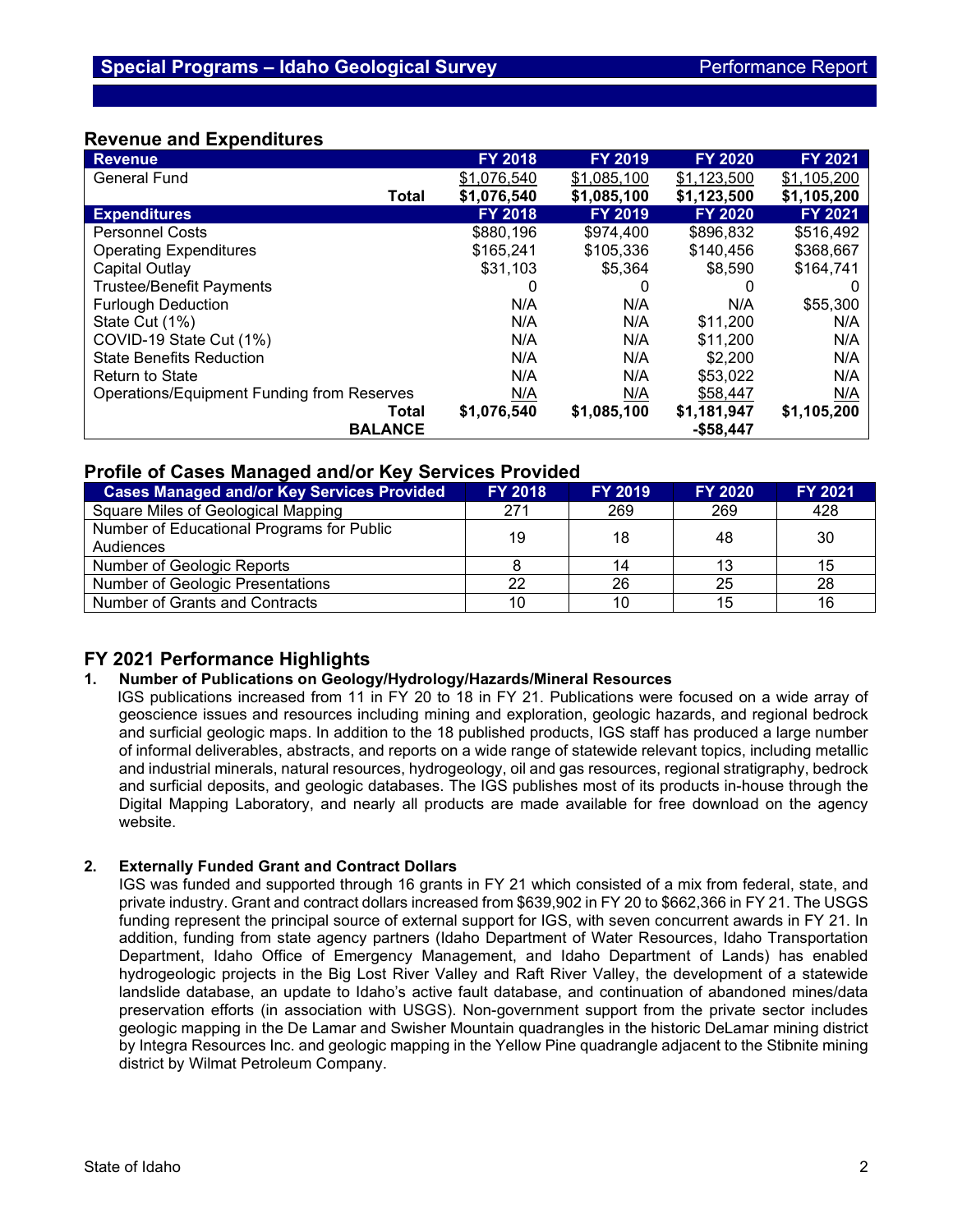# *Part II – Performance Measures*

|                                                                                                                                 | <b>Performance Measure</b>                                                                                                                                                                                                   |        | <b>FY 2018</b> | FY 2019   | FY 2020   | FY 2021   | FY 2022 |  |
|---------------------------------------------------------------------------------------------------------------------------------|------------------------------------------------------------------------------------------------------------------------------------------------------------------------------------------------------------------------------|--------|----------------|-----------|-----------|-----------|---------|--|
|                                                                                                                                 | Goal 1                                                                                                                                                                                                                       |        |                |           |           |           |         |  |
|                                                                                                                                 | Achieve excellence in collecting and disseminating geologic information and mineral data to the public,<br>governmental agencies, elected officials, educational institutions, civic and professional organizations, and the |        |                |           |           |           |         |  |
|                                                                                                                                 | mining, energy, agriculture, utility, construction, insurance, and banking industries. Continue to strive for                                                                                                                |        |                |           |           |           |         |  |
|                                                                                                                                 | increased efficiency and access to survey information primarily through publications, website products, in-house                                                                                                             |        |                |           |           |           |         |  |
|                                                                                                                                 | collections, and customer inquiries. Emphasize website delivery of digital products and compliance with new<br>revision of state documents requirements (Idaho Statute 33-2505).                                             |        |                |           |           |           |         |  |
| 1.                                                                                                                              | Number of Published Reports on                                                                                                                                                                                               | actual | 31             | 11        | 11        | 18        |         |  |
|                                                                                                                                 | Geology/Hydrology/Geohazards/Mineral &<br><b>Energy Resources</b><br>Goal 1. Objective A, Measure I                                                                                                                          | target | 39             | 20        | 25        | 11        | 11      |  |
|                                                                                                                                 |                                                                                                                                                                                                                              |        |                |           |           |           |         |  |
| $\mathcal{P}$                                                                                                                   | Number of Website Viewers<br>Goal 1. Objective B, Measure I                                                                                                                                                                  | actual | 487,249        | 137,8631  | 278,919   | 21,3883   |         |  |
|                                                                                                                                 |                                                                                                                                                                                                                              | target | <b>NA</b>      | <b>NA</b> | <b>NA</b> | 140,000   | 279,000 |  |
| 3.                                                                                                                              | Number of Website Products Used or<br>Downloaded<br>Goal 1. Objective B, Measure II                                                                                                                                          | actual | 229,893        | $-----2$  | _______2  | $5,621^3$ |         |  |
|                                                                                                                                 |                                                                                                                                                                                                                              | target | 191,709        | 215,000   | 252,882   | 40,000    | 40,000  |  |
| 4.                                                                                                                              | Percentage of Survey documents available                                                                                                                                                                                     | actual | $-99\%$        | $~109\%$  | $~109\%$  | $~109\%$  |         |  |
| through these programs<br>Goal 1. Objective C, Measure I                                                                        | target                                                                                                                                                                                                                       | $-99%$ | $-99%$         | $-99%$    | $-99\%$   | $-99%$    |         |  |
| 5.<br>are uploaded to the national website<br>depicting detailed geologic mapping in<br>Idaho<br>Goal 1. Objective D, Measure I | Percentage of published Geologic Maps that                                                                                                                                                                                   | actual | 100%           | 100%      | 100%      | 100%      |         |  |
|                                                                                                                                 | target                                                                                                                                                                                                                       | 100%   | 100%           | 100%      | 100%      | 100%      |         |  |

\_\_\_\_\_\_\_\_\_\_\_\_\_\_\_\_\_\_\_\_\_\_\_\_\_\_\_\_ 1Due to the implementation of a different web statistic tool, the actual measure for FY 19 may be different than what was reported in previous Performance Reports.

<sup>&</sup>lt;sup>2</sup> We did not have the data to calculate this measure due to the ongoing implementation of a different web statistic tool on our website. An estimate for this measure for FY 19 was reported in the FY 21 Strategic Plan in error. <sup>3</sup> We launched our new website and started collecting web stats on April 29, 2021, so these measures are only for the period between April 29, 2021 and June 30, 2021. Caution should be used when comparing FY 21 web stats to previous years as we started using a new web statistic tool on April 29, 2021. The number of website viewers extrapolated over the entire fiscal year would be 123,622, and the number of website products used or downloaded would be 32,489.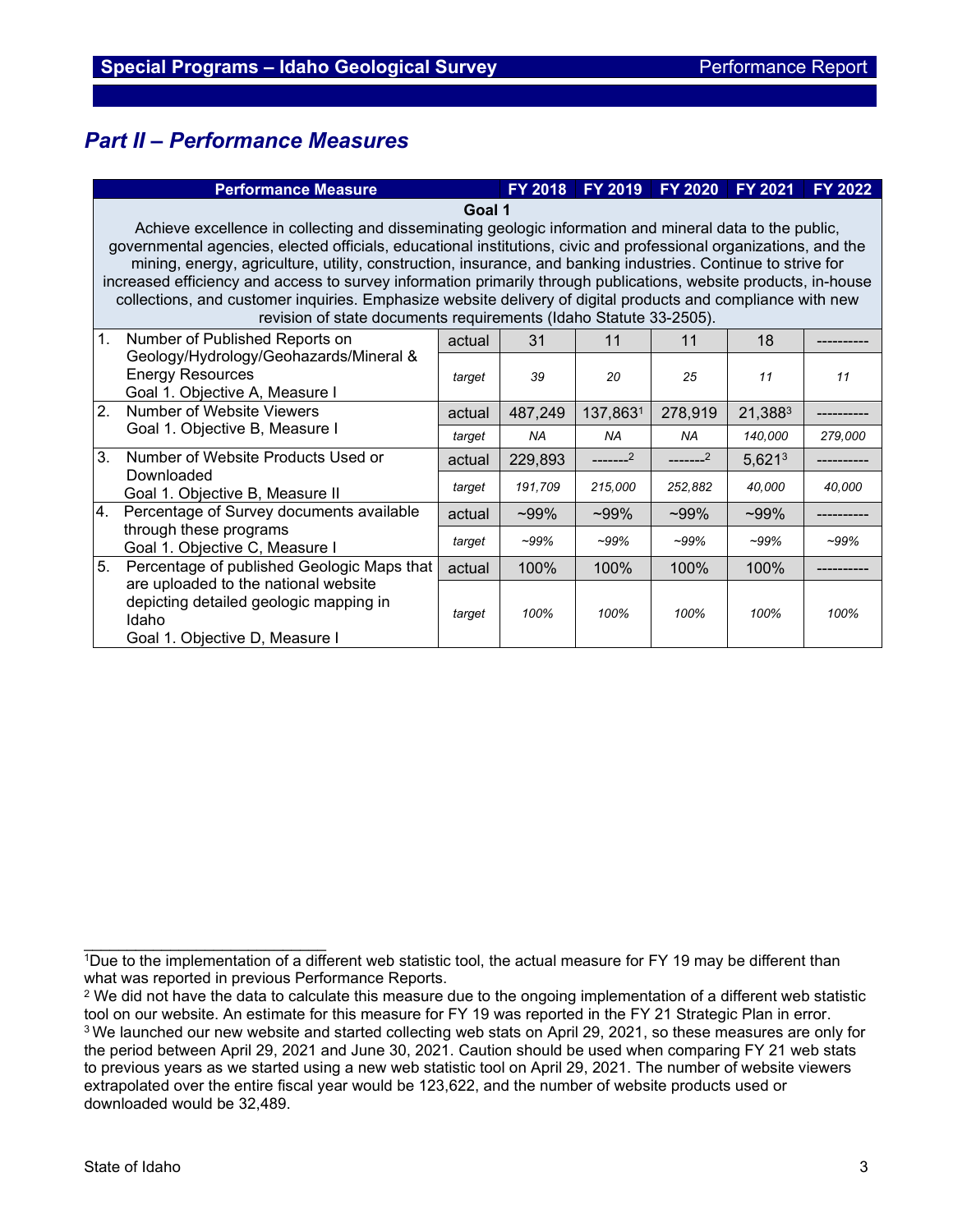| <b>Performance Measure</b>                                                                                         |        | <b>FY 2018</b> | FY 2019   | FY 2020   | FY 2021   | <b>FY 2022</b> |  |  |
|--------------------------------------------------------------------------------------------------------------------|--------|----------------|-----------|-----------|-----------|----------------|--|--|
| Goal 2                                                                                                             |        |                |           |           |           |                |  |  |
| Promote, foster, and sustain a climate for research excellence. Develop existing competitive strengths in          |        |                |           |           |           |                |  |  |
| geological expertise. Maintain national level recognition and research competitiveness in digital geological       |        |                |           |           |           |                |  |  |
| mapping and applied research activities. Sustain and build a strong research program through interdisciplinary     |        |                |           |           |           |                |  |  |
| collaboration with academic institutions, state and federal land management agencies, and industry partners.       |        |                |           |           |           |                |  |  |
| 6.<br>Increase the geologic map coverage of                                                                        | actual | 37.9%          | 38.2%     | 38.2%     | 38.7%     |                |  |  |
| Idaho by mapping priority areas of                                                                                 |        |                |           |           |           |                |  |  |
| socioeconomic importance. Identify and                                                                             |        |                |           |           |           |                |  |  |
| study areas with geologic resources of                                                                             |        |                |           |           |           |                |  |  |
| economic importance and identify and study                                                                         | target | 37.8%          | 40.5%     | 39.1%     | 38.6%     | 38.6%          |  |  |
| areas that are predisposed to geologic                                                                             |        |                |           |           |           |                |  |  |
| hazards.                                                                                                           |        |                |           |           |           |                |  |  |
| Goal 2. Objective A, Measure I                                                                                     |        |                |           |           |           |                |  |  |
| 7.<br>Increase externally funded grant and                                                                         | actual | \$393,622      | \$396,556 | \$639,902 | \$662,366 |                |  |  |
| contract dollars with a particular focus of                                                                        |        |                |           |           |           |                |  |  |
| securing new sources of funding from the                                                                           | target | \$457,794      | \$467,923 | \$485,000 | \$500,000 | \$500,000      |  |  |
| private sector.                                                                                                    |        |                |           |           |           |                |  |  |
| Goal 2. Objective B, Measure I                                                                                     |        |                |           |           |           |                |  |  |
| Goal 3                                                                                                             |        |                |           |           |           |                |  |  |
| Support knowledge and understanding of Idaho's geologic setting and resources through earth science                |        |                |           |           |           |                |  |  |
| education. Achieve excellence in scholarly and creative activities through collaboration and building partnerships |        |                |           |           |           |                |  |  |
| that enhance teaching, discovery, and lifelong learning.                                                           |        |                |           |           |           |                |  |  |
| 8.<br>Number of educational programs provided                                                                      | actual | 19             | 18        | 48        | 30        |                |  |  |
| to public and private schools and the public                                                                       |        |                |           |           |           |                |  |  |
| at large.                                                                                                          | target | 19             | 15        | 19        | 18        | 18             |  |  |
| Goal 3. Objective A, Measure I                                                                                     |        |                |           |           |           |                |  |  |

# **Performance Measure Explanatory Notes**

For Goal 1, Objective A, Measure I, the target for the number and scope of published reports is to be equal to or greater than the last full fiscal year reported, given comparable scope and staffing levels, as stated in the Strategic Plan. For the FY 22 benchmark, this corresponds to 11 publications produced in FY 20. The Strategic Plan specifies the number of publications produced each year is dependent on the scope of the publications; some years we publish many small-scope publications, and other years we focus on a few large-scope publications.

#### **FY 21 Grants and Contracts**

*Abandoned Mine Lands Project, Task 5*: R.S. Lewis (Idaho Department of Lands, March 2019-April 2021, \$141,677).

*Abandoned Mine Lands Project, Task 6*: R.S. Lewis (Idaho Department of Lands, April 2021-March 2023, \$169,445).

*Data Preservation 12*: R.S. Lewis and V.S. Gillerman (U.S. Geological Survey Data Preservation Program, July 2019-July 2020, \$67,496).

*Data Preservation 13*: R.S. Lewis and V.S. Gillerman (U.S. Geological Survey Data Preservation Program, July 2020-July 2021, \$68,505).

*Detailed Mapping of the Holocene- and Late Quaternary-Active Traces of Northern Utah/Southern Idaho Active faults: Collaborative Research with Idaho Geological Survey and Utah Geological Survey*: Z.M. Lifton (U.S. Geological Survey National Earthquake Hazard Reduction Program, July 2019-December 2020, \$28,218.56).